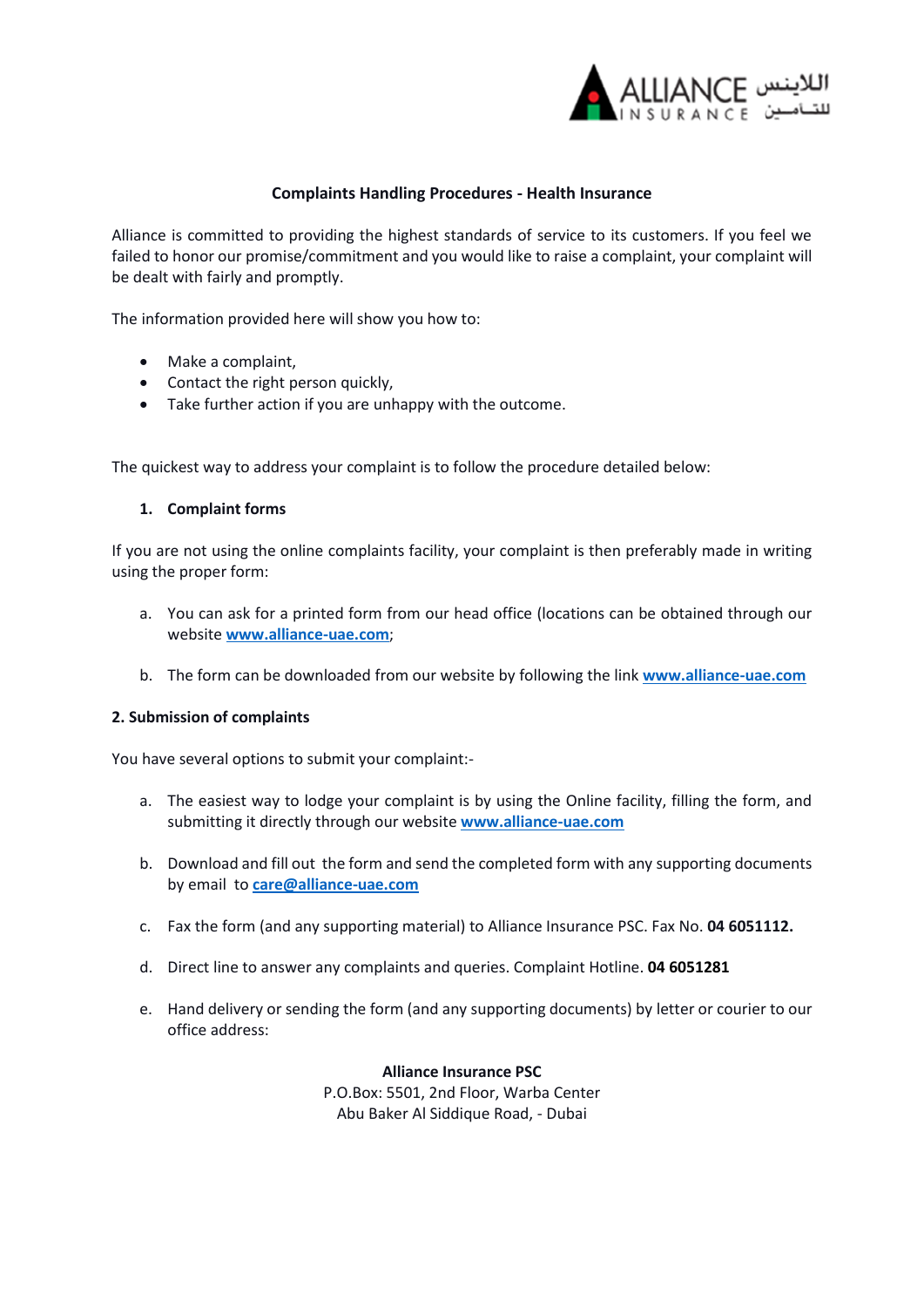

## **3. What happens once your complaint is received?**

- a. Once you have lodged your complaint, we will acknowledge it within two working days of receipt of the complaint. If you submit your complaint through the online facility, you will receive an email acknowledgment;
- b. The Complaints Officer will refer your complaint to the concerned person/department, which will investigate it thoroughly, and shall provide a written response detailing the outcome of our investigation and a decision provided to you within one working week;
- c. In the unlikely event that your complaint is not answered within the timeframes mentioned in (**3. b**), we will write and let you know the reasons why and any further action we may take, including when we anticipate a conclusion of our investigation;
- d. In the unlikely event that your complaint is not resolved, or you are not satisfied with the solution provided, you have the right to escalate your complaint through the same channels to Alliance's CEO office. Your escalation will be acknowledged as per **(3. a)**, and a written answer will be provided within two working weeks from the date of escalation;
- e. After receiving the CEO's written decision, and if you are still not satisfied, you can write directly to the Local Insurance Regulatory Authority:

# *You have the right to skip the above procedures/steps and proceed directly with the competent authority before escalating the complaints to us.*

#### **4. Our commitment**

The following standards apply to all complaints handling:

- a. We will conduct complaints handling in a fair, transparent, and timely manner;
- b. We will make available information about our complaints handling procedures;
- c. We will only ask and take into account relevant information when deciding on your complaint;
- d. You will have access to the information we have relied upon in assessing your complaint;
- e. At all times during this complaint process:
	- $\checkmark$  You will be treated with courtesy;
	- $\checkmark$  Your information will be handled confidentially:
	- $\checkmark$  You have the right to enquire about the progress of your complaint;

#### **5. Complaints procedure review**

On a monthly basis, the Complaints Officer will submit a detailed report to the Department Manager, reviewing the information and initiating remedial action to close any gaps identified. Corrective action can be taken in one of two ways: